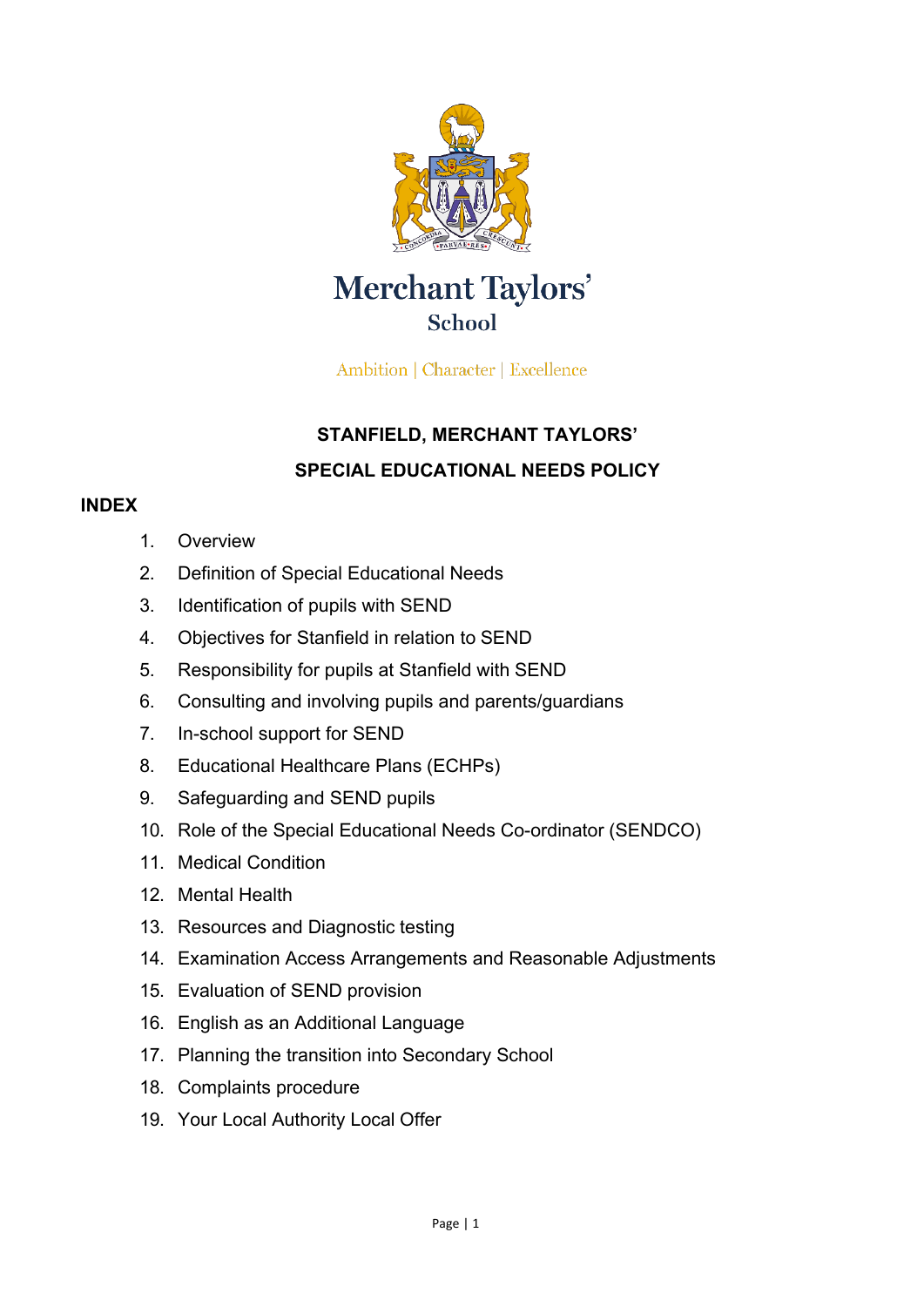This Special Needs Policy takes into account:

- The Special Educational Needs and Disability Code of Practice: for 0-25yrs (2015; updated 2020)
- The SEN Regulations (2014)
- The Children and Family Act (2014)
- The Equality Act 2010
- Teachers Standards 2012 Section 5
- Stanfield, Merchant Taylors' Accessibility Policy
- Stanfield, Merchant Taylors' Mental Health Policy
- JCQ (Joint Council for Qualifications) Access Arrangements and Reasonable Adjustment Guidelines
- Stanfield, Merchant Taylors' Safeguarding Policy

#### **1. OVERVIEW**

- 1.1. At Stanfield, Merchant Taylors' we welcome all pupils who can make the most of the opportunities that we offer and can flourish in our caring environment. We provide all our pupils with a school career that promotes intellectual, emotional, social and physical development, allowing them to grow as confident, well-educated and well-rounded pupils. We celebrate all successes both academic and non-academic.
- 1.2. Stanfield recognises pupils of all abilities may experience obstacles to learning and our aim is to treat each child as an individual and welcome children with special educational needs and disabilities, providing we can support their needs.
- 1.3. Stanfield aims to ensure full entitlement and access for pupils with special educational needs to high quality education within a broad, balanced and relevant curriculum, so that they can reach their full potential and enhance their self-esteem.
- 1.4. Stanfield aims to educate pupils with special educational needs alongside their peers, whenever possible, within the normal curriculum, after giving due consideration to the appropriate wishes of the pupils and their needs. In keeping with the Equality Act (2015; updated 2020) and the Children and Family Act (2014), Stanfield will strive to make reasonable adjustments to support pupils with SEND.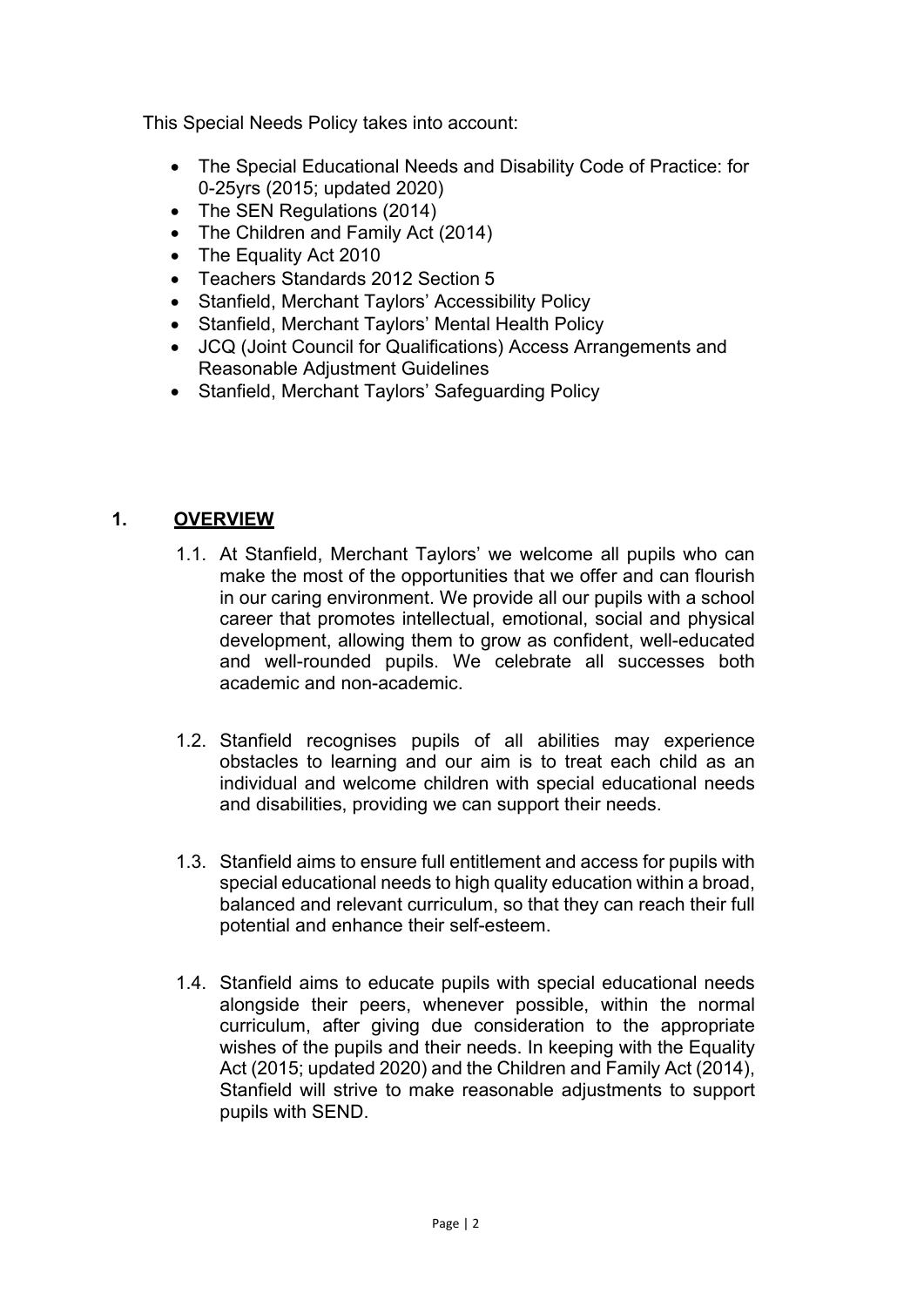#### **2. DEFINITION OF SPECIAL EDUCATIONAL NEED**

- 2.1 A pupil is said to have special educational needs if their learning difficulty or disability calls for special educational provision to be made.
- 2.2 A pupil has a learning difficulty or disability if they:
	- a) has a significantly greater difficulty in learning than the majority of their peers or
	- b) has a physical or mental impairment which has a substantial and long-term adverse effect on her ability to carry out normal day-today activities.

(Section 6, Equality Act 2010)

- 2.3 The above definition includes sensory impairments such as those affecting sight or hearing, long term health conditions such as asthma, diabetes, epilepsy, cancer and mental health concerns.
- 2.4 It should be noted that under the Equalities Act 2010 'hidden' impairments such as Dyslexia, Autism, ADHD may qualify as a disability and are therefore subject to reasonable adjustment duties.
- 2.5 The SEND Code of Practice identifies 4 areas of need:
	- Communication and interaction This includes pupils who are on the Autistic Spectrum, and/or pupils with speech, language and communication needs (SLCN).
	- Cognition and Learning This includes pupil with specific learning difficulties, including Dyslexia, Dyspraxia and Dyscalculia.
	- Social, Emotional and Mental Health Difficulties This may include pupils who have a wide range of social and emotional and/or mental health difficulties which can manifest themselves in a variety of ways including self-harm, eating disorders, depression and/or anxiety and substance misuse. Attention Deficit Hyperactivity Disorder (ADHD) is also included under this area.
		- Physical and/or Sensory This includes pupils who have visual and/or hearing impairments, or a physical need that means they require additional on-going support and equipment.

Note: a pupil may fall into one or more of the categories listed above.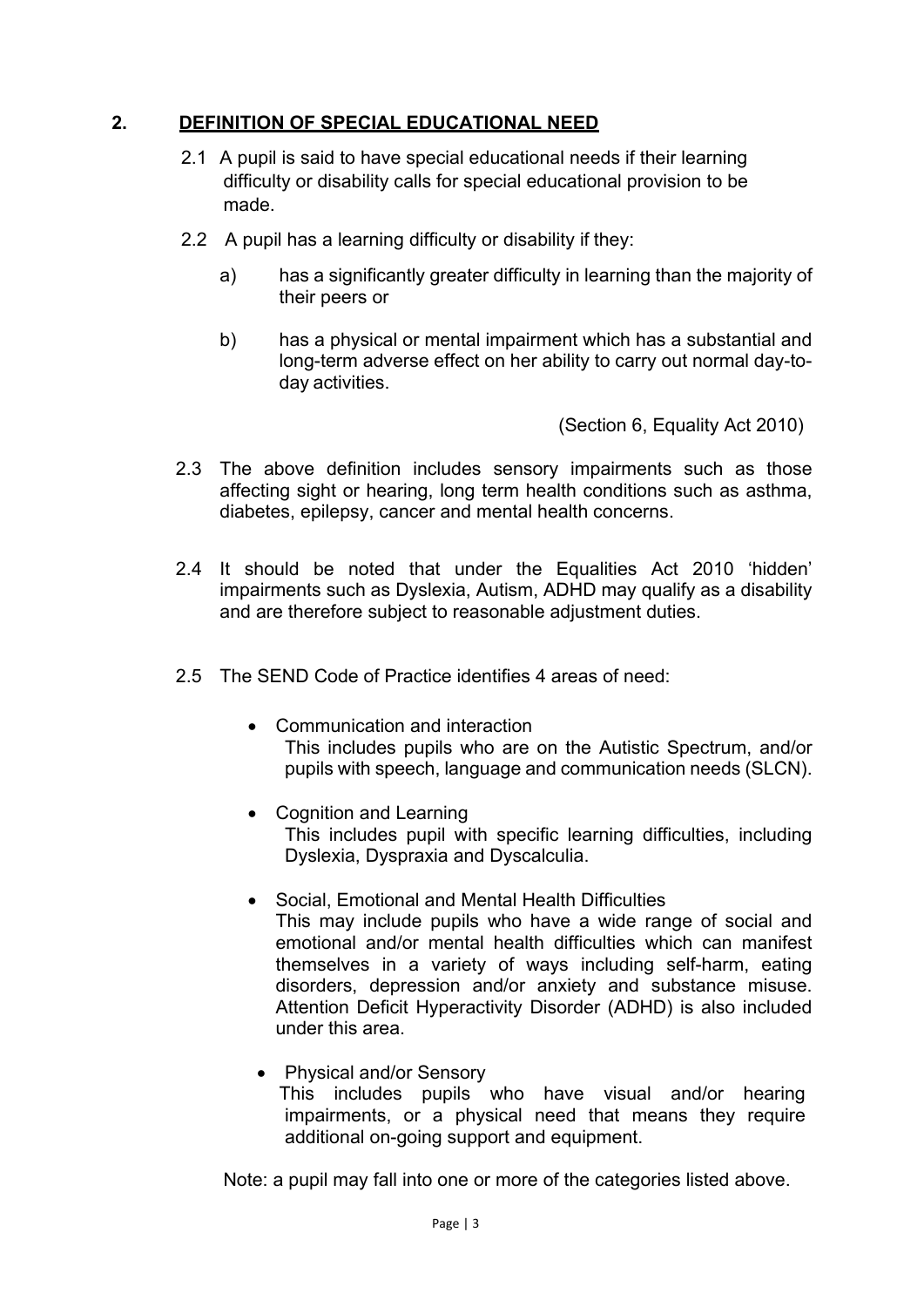2.6 Stanfield will make best endeavours to meet the requirements of any individual within the context of 'reasonable adjustments' as required by the Equality Act 2010.

#### **3. IDENTIFCATION OF PUPILS WITH SEND**

- 3.1 The school will admit pupils who satisfied the school's entry requirements but may have special needs. Parents/Guardians of candidates who know in advance of the entrance assessments that their child has been diagnosed with a specific difficulty or is receiving additional support must inform the school's admissions office and provide copies of all reports and other relevant information. Parents/Guardians will be asked to withdraw the pupil, without being charged fee in lieu, in the professional judgement of the Head and after consultation with the parents/guardians and the pupil (where appropriate), the School cannot provide adequately for the pupil's educational needs.
- 3.2 Transition Entry to Senior School 11+
	- 3.2.1 Examination access arrangements (e.g. extra time, use of a reader, scribe or laptop) will be awarded to candidates during the examination/admissions process if they provide MTGS with a recommendation from the pupil's School SENDCO confirming the history of need and the pupil's normal way of working within the classroom and assessments/examinations

#### **4. OBJECTIVES FOR STANFIELD IN RELATION TO SEND**

When a pupil has been identified as having Special Educational Needs the school will endeavour to:

- 4.1 Ensure full entitlement and access for pupils with SEN who are otherwise of high academic ability, to high quality teaching within a broad, balanced curriculum so that they can reach their full potential and enhance their self-esteem.
- 4.2 Identify those pupils who have difficulties with learning, which are significantly greater than the majority of pupils within the same age group and academic level.
- 4.3 Supply information to the pupil and their parents/guardians outlining the support required and to take into consideration the views and feelings of the pupil and their parents/guardians.
- 4.4 Meet the needs of pupils with SEND with appropriate provision and resources. Where possible this will be completed within the school, but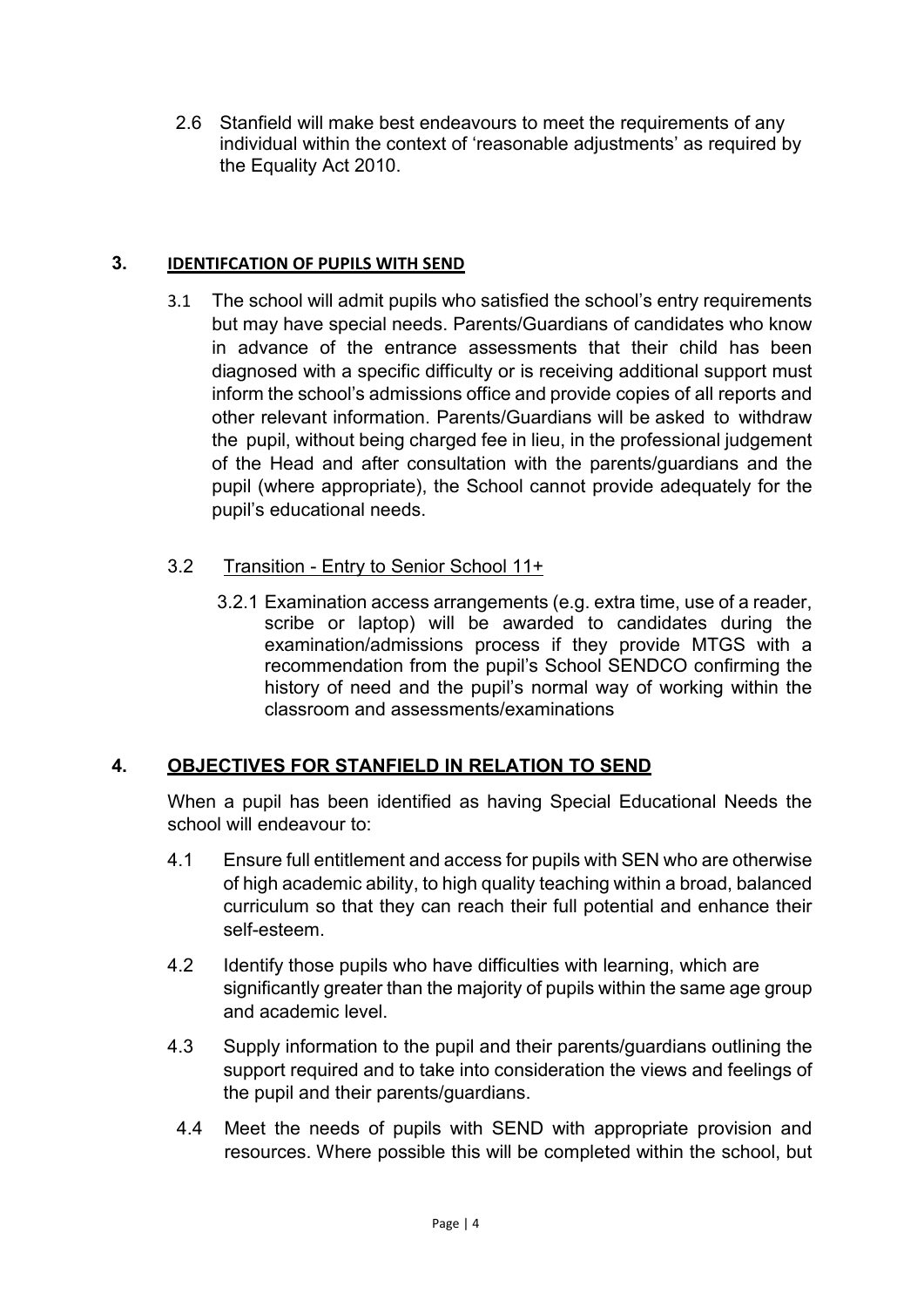on occasions it may be necessary to advise parents to seek specialist assessment and/or teaching outside of school.

4.5 Advise and liaise with staff and parents/guardians on the identification of SEND and provide strategies for in class support. Where necessary the SENDCO may recommend either an external or internal assessment.

#### **5. RESPONSIBILITY FOR PUPILS AT STANFIELD WITH SEND**

- 5.1 All teachers at Stanfield are responsible and accountable for the progress and development of all pupils in their classes, including those that need additional SEND support from specialist staff. Inclusive quality teaching, differentiated for individual pupils where necessary, is the first step in responding to pupils who have or may have SEND.
- 5.2 Stanfield will regularly review the quality of teaching for all pupils. This includes reviewing teachers' understanding of strategies to identify and support pupils with SEND.
- 5.3 Class and subject teachers supported by the SENDCO and Deputy Head carry out regular monitoring of pupils' progress. These seek to identify pupils making less than expected progress. This can be characterised by progress which:
	- 5.3.1 is significantly slower than that of their peers starting from the same baseline.
	- 5.3.2 fails to match or better the pupil's previous rate of progress.
	- 5.3.3 fails to close the attainment gap between the child and their peers.
	- 5.3.4 widens the attainment gap.

Note: This may include progress in areas other than attainment, e.g. social needs.

## **6. CONSULTING AND INVOLVING PUPILS AND PARENTS/GUARDIANS**

- 6.1 Stanfield recognise the need and importance for an effective partnership with parents/guardians and the promotion of a pupil centred approach.
- 6.2 When identified as potentially needing special educational provision, the school will have discussions with the pupil and their parents/guardians.

These conservations will promote a pupil centred approach, whereby:

• Everyone develops a good understanding of the pupil's areas of strength and difficulty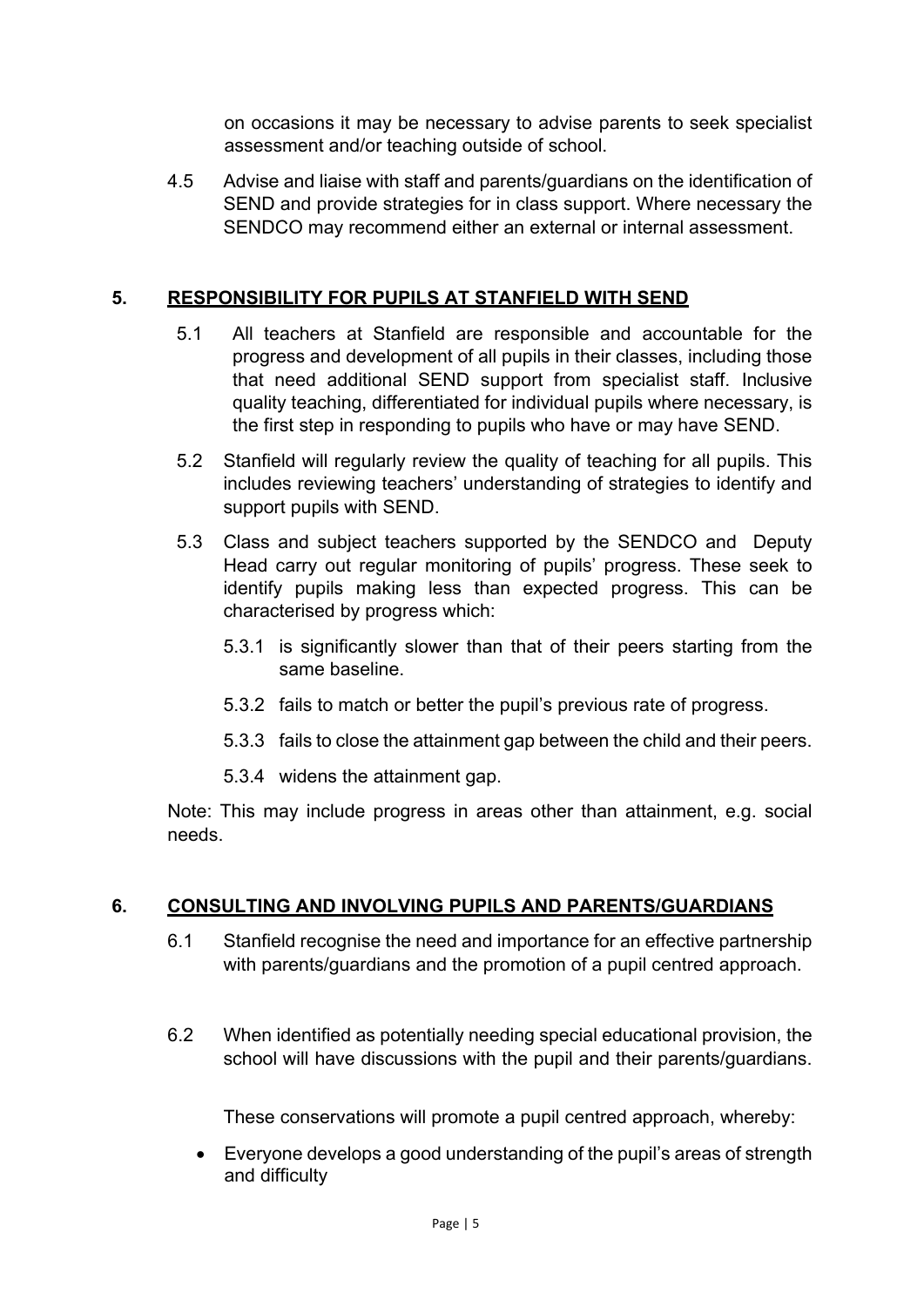- Parents/guardians will be able to raise their concerns
- All parties understand the agreed outcome sought for the pupil
- All parties are clear on what the next steps are

Parents/guardians will be formally notified if additional support is provided for their child.

- 6.3 Where parents/guardians have sought external agencies/professionals, any professional reports should be shared with the school, in order to establish and agree support in school.
- Note: when parents/guardians are advised or seek assessments or services by an outside professional or agency to assist their daughter beyond the scope of the extra support available from the school, any charges will be borne by the parent/guardians and not by the school.

## **7. IN-SCHOOL SUPPORT FOR SEND**

- 7.1 When a pupil has been identified as having SEND, the school will take action to remove barriers to learning and put reasonable adjustment provision(s) in place. Support provision is revised and refined with a growing understanding for the pupil's needs as they progress through the school.
- 7.2 Stanfield use best endeavours and implement reasonable adjustments to meet the needs of the individual needs of the pupil.

Stanfield aim to:

- Liaise closely with the pupil, their parents/guardians and staff to support the needs of the pupil
- Adopt a pupil-centred approach
- Liaise with outside agencies/professionals, as appropriate, to support the pupils needs
- Collaborate with staff to support the social and emotional wellbeing of the pupil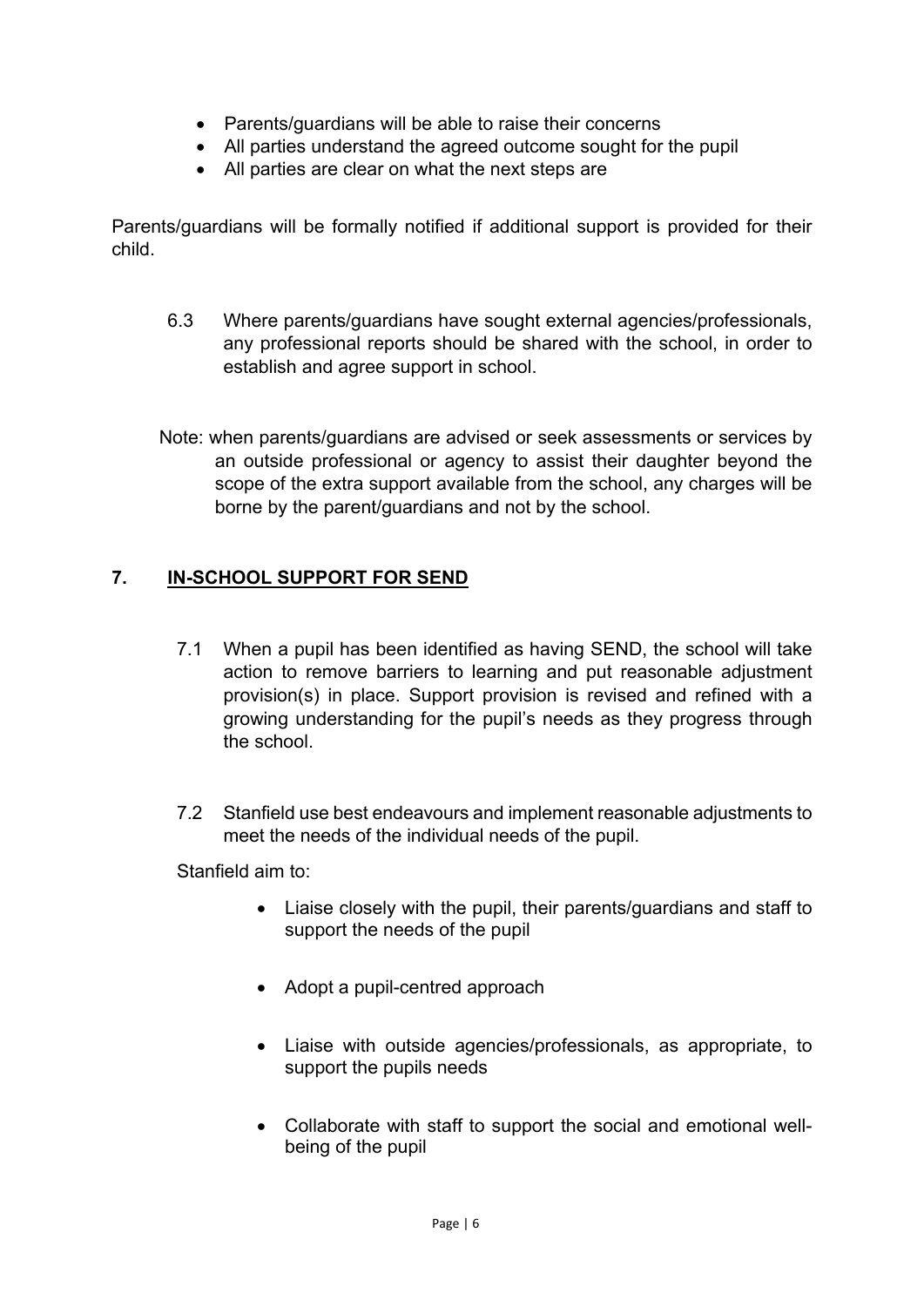- Collaborate with staff to ensure the needs of the pupils are met within the classroom
- Monitor and review the progress of pupils in line with the school's tracking and reporting procedures
- Support and develop pupils' academic achievements but also non-academic and personal qualities, developing self-esteem and self-worth
- Provide staff with pupils' individual Pupil Profiles (PP) detailing relevant and accurate descriptions of pupils' needs and teaching strategies to support their learning in the classroom. PPs are prepared in collaboration with the pupil and relevant diagnostic reports or assessments
- Provide Individual Learning Plans (ILP) for pupils attending Learning Support lessons. ILP are produced in collaboration with the pupil and parent/guardians, and are reviewed three times a year
- Provide ongoing CPD for staff
- Liaise closely with external agencies/professionals, as appropriate to the individual needs of the pupil.

## 7.3 ADDITIONAL SEN SUPPORT

If it is decided that further intervention is required which is additional to or different from the differentiated curriculum on offer, the class or subject teachers, working with the SENDCO, should consider all the relevant information and after a clear analysis, outline the pupil's needs. This should draw on thoughts and recommendations from all staff who teach the pupil and address the thoughts and experience of the pupil's parents/guardians and the pupil's own views

#### **8. EDUCATIONAL, HEALTH AND CARE PLANS (EHCP)**

8.1 The SENDCO will work closely with the relevant Local Authority to support the needs of the individual pupil, as stated in the EHCP.

As per the Children and Families Act (2014), it is the legal responsibility of the pupil's Local Authority to arrange the provision specified in the EHCP.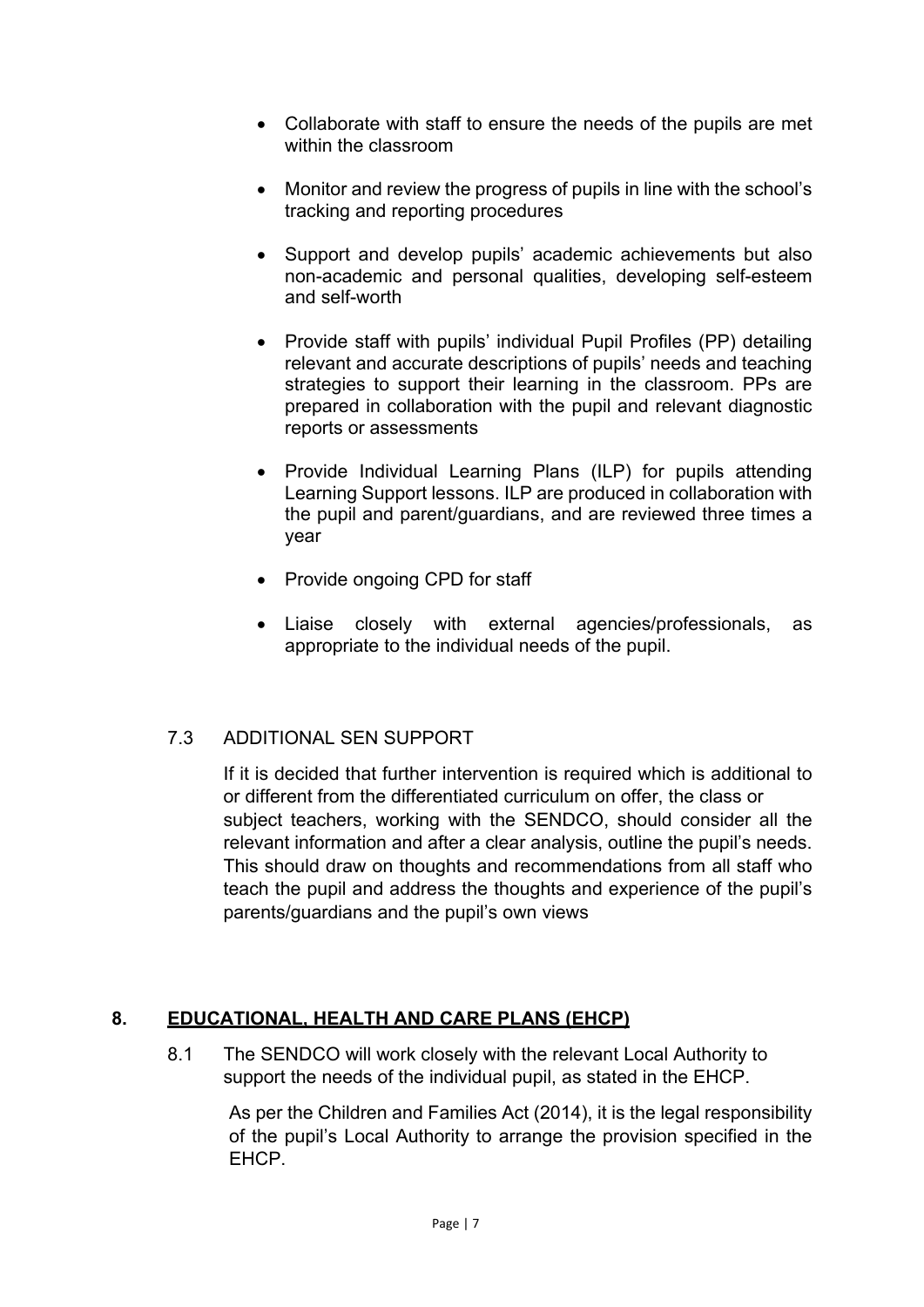#### **9 SAFEGUARDING AND SEND PUPILS**

- 9.1 The increased vulnerabilities of children with SEND mean that safeguarding must remain a constant focus for all school staff. Stanfield recognise 'the welfare of the child is paramount, and this underlies all our work with our pupils, including pupils with SEND.
- 9.2 Stanfield recognise pupils with SEND may experience the following vulnerabilities:
	- Communication barriers and difficulties in managing and reporting.
	- More prone to peer group pressure or bullying.
	- Assumptions that indicators of possible abuse as behaviour, mood and injury relate to the child's condition without further explanation.
	- Disproportionally impacted by behaviours such as bullying, without outwardly showing any signs.

(Keeping Children Safe in Education (DfE, 2021)

9.3 Stanfield follow the School's Safeguarding Policy.

#### **10. THE ROLE OF THE SPECIAL EDUCATIONAL NEEDS CO-ORDINATOR (SENDCO)**

- 10.1 The SENDCO at Stanfield oversees SEND at Stanfield and works as part of the MTGS Learning Support team, working closely with all staff. The key responsibilities of the SENDCO include:
	- 10.1.1 Overseeing the day-to-day operation of the school's SEND policy
	- 10.1.2 Co-ordinating provision for pupils with SEND.
	- 10.1.3 Liaising with all the relevant staff who teach a pupil with SEND
	- 10.1.4 Advise on the graduated approach to provide a pupil with **SFND**
	- 10.1.5 To liaise and keep Deputy Head / Head informed of a pupil's progress.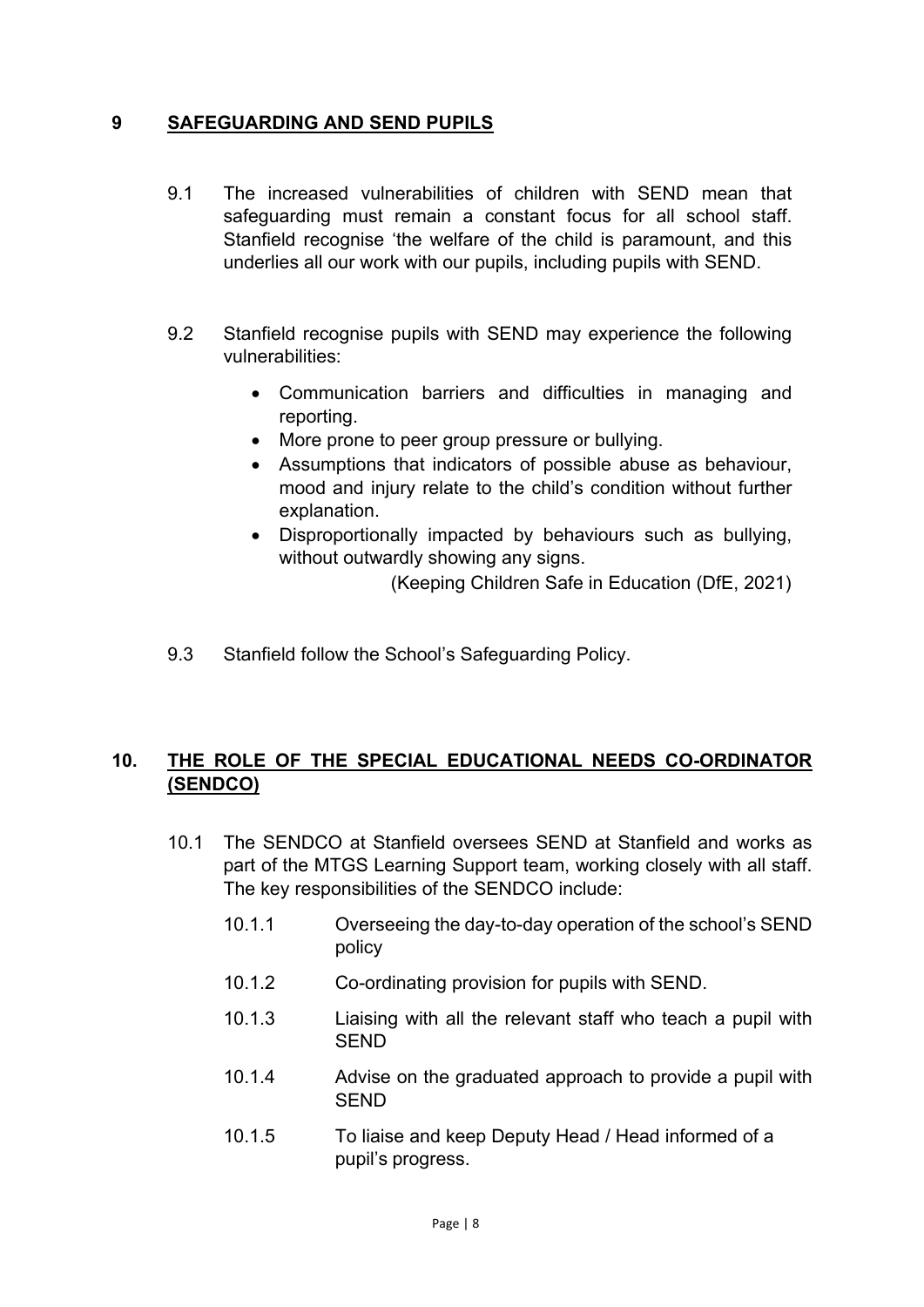- 10.1.6 To manage the school's SEN budget and other resources to meet pupils' needs effectively.
- 10.1.7 To liaise with parents/guardians and facilitate meetings with parents/guardians when necessary.
- 10.1.9 To contact other schools within the corporation and liaise with their SENDCOs.
- 10.1.10 To be a key point of contact for any external professionals e.g. educational psychologists, doctors, speech and language therapists etc.
- 10.1.11 To liaise with MT Schools and other Secondary Schools to ensure a smooth transition.
- 10.1.12 To work with SMT and the Headmistress to ensure that the school meets its responsibilities under the Equality Act 2010 with regard to reasonable adjustments and access arrangements.
- 10.1.13 To provide support and training for staff to ensure they have the ability to identify SEN and adapt their teaching if necessary, to provide inclusive high quality teaching.
- 10.1.14 To attend regular training and INSET sessions relevant to the role.
- 10.1.15 To regularly meet with the Deputy Head and the school Pastoral Team.

#### **11. MEDICAL CONDITIONS**

11.1 The school Pastoral Team and School Nurse are involved in the care of pupils with any medical condition. Please refer to our policy 'Supporting Pupils with long term and/or serious medical conditions' for further information.

#### **12. MENTAL HEALTH**

12.1 The school has specific legal responsibilities towards pupils whose mental condition falls within the definition of disability under the law. This requires us to ensure that pupils with a well-recognised mental illness are not disadvantaged and that reasonable adjustments are put in place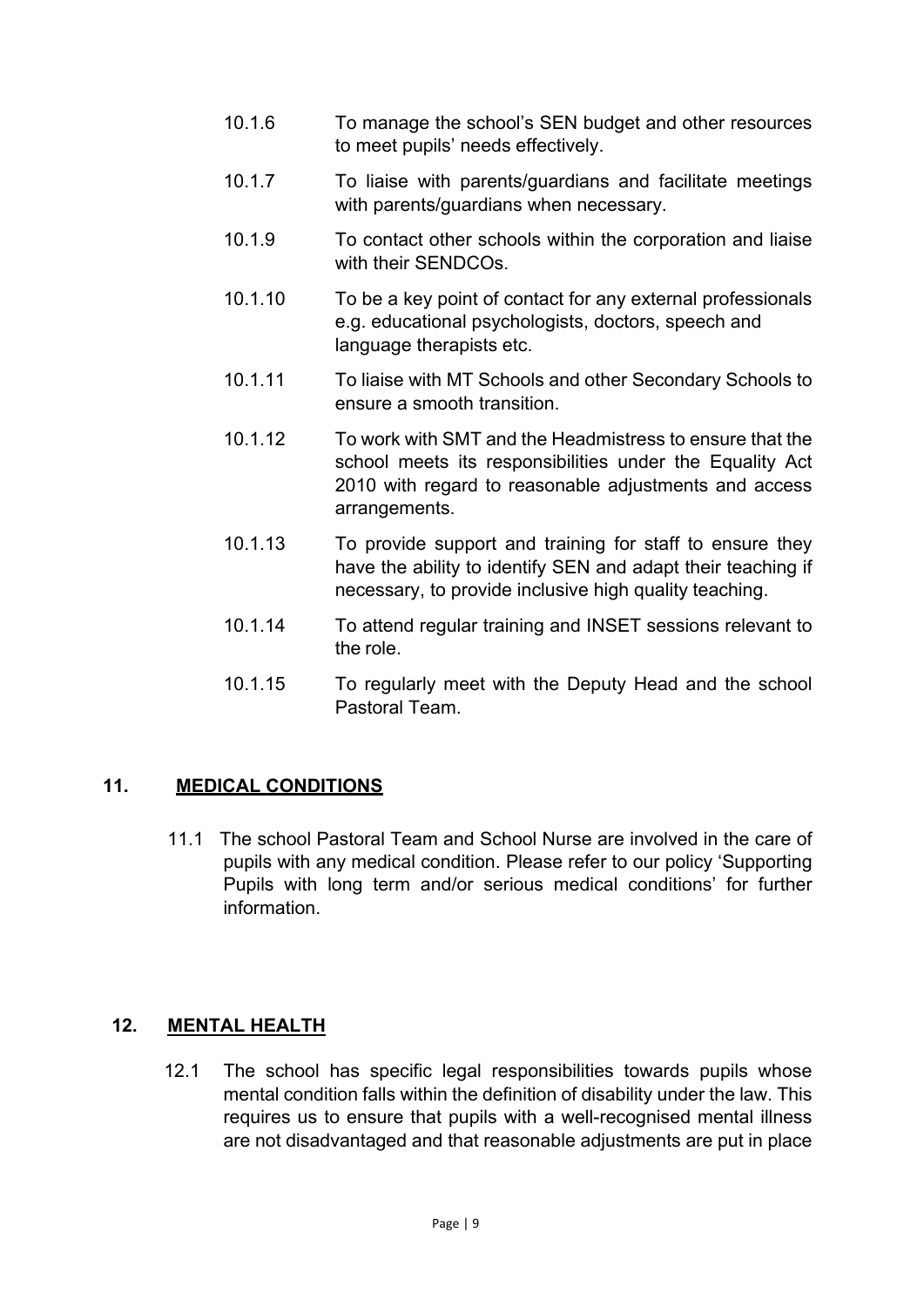to support their learning. Please refer to our policy 'Pupil Mental Health' for further information.

## **13. RESOURCES AND DIAGNOSTIC TESTING**

- 13.1 The Learning Support Department has a range of resources to develop the skills of pupils and it is the role of the Learning Support Department to keep informed of any new resources that will be beneficial to the school.
- 13.2 The department has one members of staff who holds an Active Practicing Certificate and are able to carry out the diagnostic testing of pupils. The department is well-equipped with diagnostic tests for creating a learning profile for an individual pupil. Where there is a need for wider testing, parents/guardians may be asked to take their daughter to an external professional.

## **14. EXAM ACCESS ARRANGEMENTS AND REASONABLE ADJUSTMENTS**

- 14.1 The school SENDCO is authorised to award pupils with SEN and/or disabilities access arrangements and reasonable adjustments e.g. extra time, rest breaks, use of a laptop for both internal and external examinations providing that their criteria meet the guidelines set out by the JCQ (Joint Council for Qualifications) and is the pupil's 'Normal Way of Working' within their day-to-day school life AND in assessments / examinations.
- 14.2 For medical concerns a recent covering note from a recognised medical practitioner will be required.
- 14.3 Once a pupil has been given access arrangements it does not automatically qualify them for access arrangements and/or reasonable adjustments the subsequent year and they may need to be tested accordingly, AND the access arrangement must reflect their normal way of working in their day-to-day school life and assessments/examinations.
- 14.4 Testing required for access arrangements will be completed by the Learning Support Department, after the views of the pupil, their parents/guardians and subject teachers as well as evidence of performance within the school will be collated in order to demonstrate a clear picture of need and their normal way of working. Should any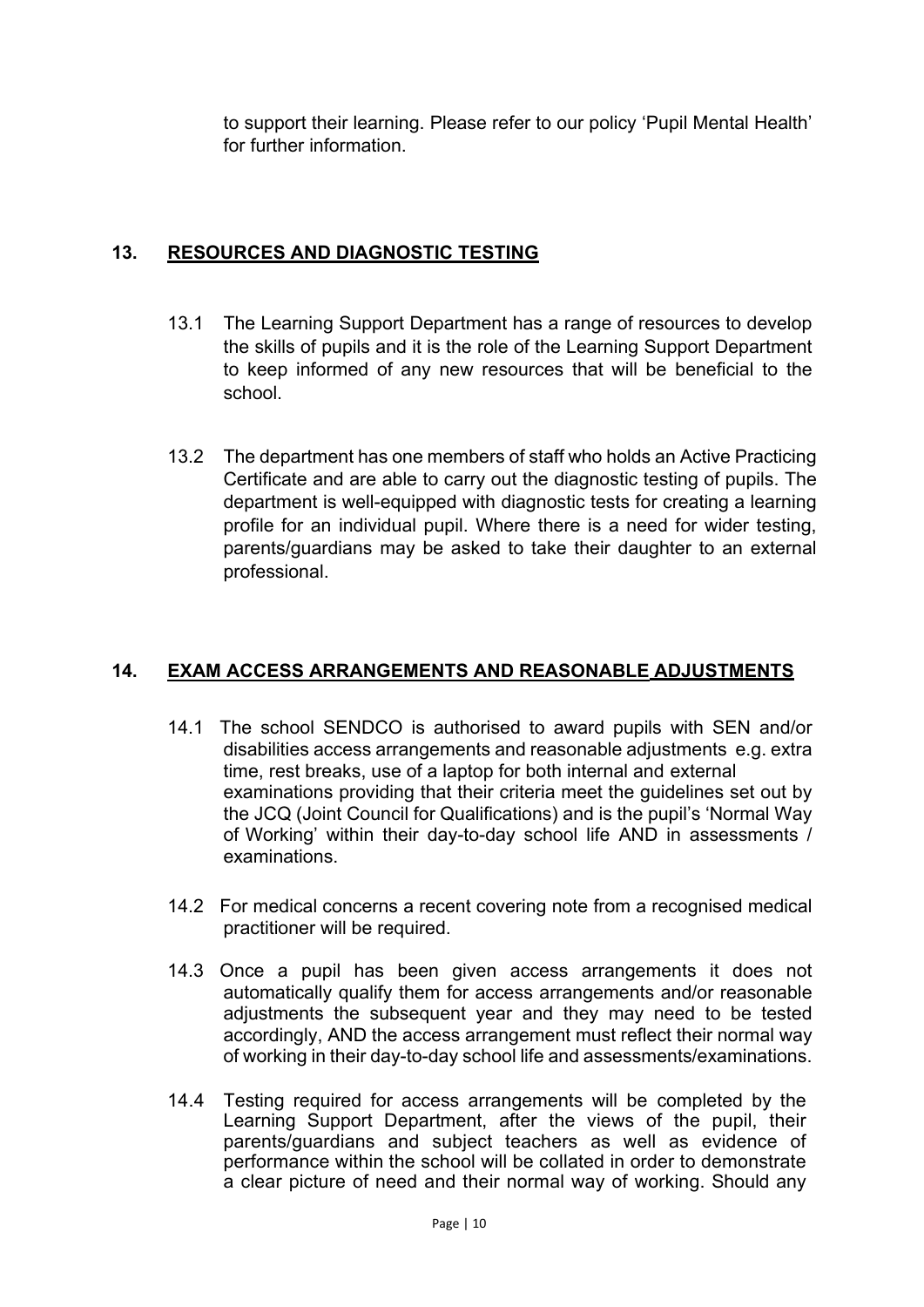further external testing be required, the cost is the responsibility of the parents/guardians.

- 14.5 External assessments or educational psychologist reports may not be used as evidence for access arrangements unless there is an established working relationship between the external assessor and the school. In addition to this, prior to the external assessment the school must have provided background information to the external assessor to ensure the Stanfield and the assessor are working together in a joined up and consistent approach.
- 14.6 The final decision regarding exam Access Arrangements for internal and public examinations rest entirely with the school in its capacity as an examination centre.

#### **15. EVALUATION OF SEND PROVISION**

- 15.1 The school's SENDCO liaises regularly with the Deputy Head, Headmistress of Stanfield, Class Teachers and School Nurse and the Learning Support Teams at MTGS and MTBS.
- 15.2 The school's SEN Policy and Development Plan are updated regularly, and adjustments made when necessary.
- 15.3 The importance of target setting for individuals needing support is an important part of the New Code of Practice. It is the aim that any support is monitored, adjusted and reviewed and parents/guardians, staff and pupil are all familiar with it. A focus on outcomes is important if a graduated response is going to work.
- 15.4 Currently SEN support is measured in the following ways:
	- Subject assessments and experience of the pupil
	- Internal and external exams
	- End of term reports
	- Views of parents/guardians
	- Views of the pupil
	- Individual Education Plans
	- Diagnostic testing
	- Book reviews
	- Learning Walks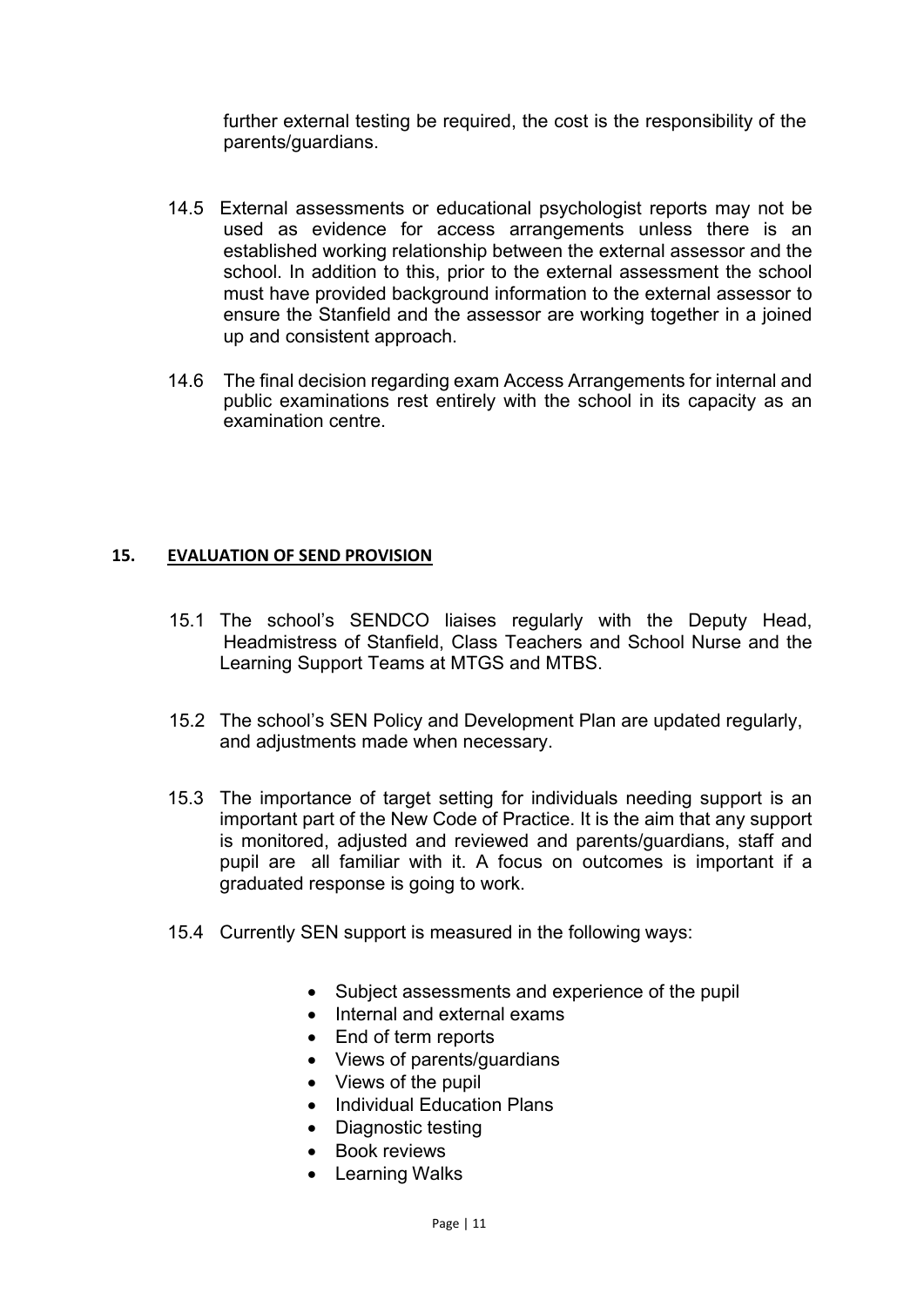- Teacher feedback
- Advice from external support services, if relevant
- Whole year group testing of reading and Mathematics each term

All teacher and support staff will be made aware of the pupil's needs, the support provided, and any teaching strategies or approaches that are required. The effectiveness of the support and interventions and their impact on the pupil's progress will be regularly reviewed. Regular updates in staff meetings will ensure this information is communicated to the pupil's teachers and support staff.

#### **16. ENGLISH AS AN ADDITIONAL LANGUAGE**

16.1 See Stanfield English as an Additional Language Policy

#### **17. PLANNING THE TRANSITION INTO SECONDARY SCHOOL**

 17.1 The SENDCO will work with Learning Support teams at MTGS and MTBS to ensure the successful transition of pupils into MTS secondary education. For those pupils attending a non-Merchant Taylors' secondary school, the SENDCO will liaise with the relevant school's representative to ensure a smooth transition into the pupil's new school.

#### **18. ARRANGEMENTS FOR DEALING WITH COMPLAINTS**

18.1 Complaints will follow Stanfield, MERCHANT Taylors' School Complaints Procedure

#### **19. Your LOCAL OFFER**

19.1 Each Local Authority has a Local Offer, which provides information on the support available to children and young adults with Special Needs and Disabilities. For your Local Offer search the internet for the Local Offer for your home address.